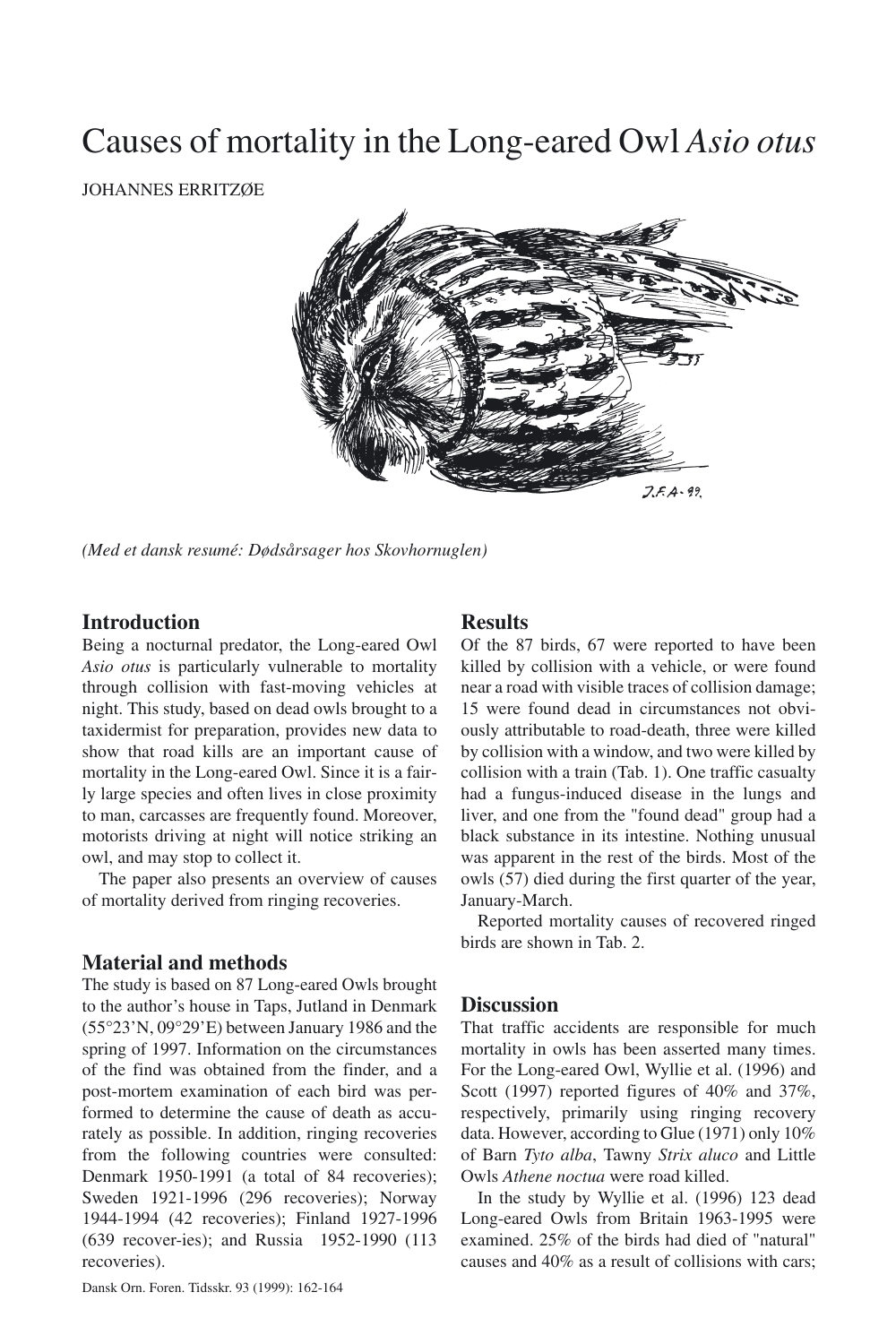February, March and April were the months with the highest mortality. The even larger proportion (77%) of road-kills in the present study may be due to an arrangement by the author with local highway workers to recover all avian corpses encountered. In both studies the months with most road-kills correspond with the period when winter visitors are moving out of the country and residents are establishing breeding territories. In Sweden, ringing recoveries suggest that road-kills peak in March (this study), and February was the month with most collisions in a German study (Bosch 1989).

During winter, voles (the normal prey of Longeared Owls) may be difficult to obtain, so the owl may turn to small birds (e.g. Mikkola 1983) which are often found along snow-free roads by night. This, and the long and dark nights of winter, may explain the heavy mortality observed in January-March. In addition, birds found in these months are often very lean (own unpubl. data).

The low incidence of collisions in October and November is rather surprising, given that most southward-migrating owls in autumn are first-year birds (Moritz & Schonart 1976, Preuss 1982, own unpubl. data). In many bird species, juveniles exhibit a higher road-associated mortality than adults (Hansen 1969, 1982; Sharma 1988). Perhaps newly arrived Long-eared Owls prefer to hunt in fields in the autumn and only move to roadside habitats when prey becomes scarce later in the winter.

The percentage of railway deaths probably underestimates the true mortality, since access to railway areas is restricted. Terrain along railways provides favourable open hunting areas for owls (Glue 1971).

The largest group of recovered ringed birds was the "found dead" class (Tab. 2). Some of these were undoubtedly road-kills, perhaps in the same proportion as for the birds with known mortality

Tab. 1. Cause of death of 87 Long-eared Owls received by the author, 1986-1997. *Dødsårsag for 87 Skovhornugler modtaget af forfatteren, 1986-1997.*

|                                                            | Jan      | Feb            | Mar            |                | Apr May        | Jun            | Jul            | Aug Sep        |                | Oct            | Nov Dec Total  |          |    |  |
|------------------------------------------------------------|----------|----------------|----------------|----------------|----------------|----------------|----------------|----------------|----------------|----------------|----------------|----------|----|--|
| Traffic casualty                                           | 15       | 18             | 16             | 5              | $\overline{4}$ | $\overline{0}$ | 2              | - 1            |                | $\Omega$       | 3              | 2        | 67 |  |
| Trafikdræbt<br>Killed by train                             |          |                | $\Omega$       | $\overline{0}$ | $\overline{0}$ | $\overline{0}$ | $\overline{0}$ | $\overline{0}$ | $\overline{0}$ | $\overline{0}$ | $\overline{0}$ | $\Omega$ | 2  |  |
| Dræbt af tog<br>Window collision                           | $\Omega$ | $\overline{0}$ | $\overline{0}$ | $\overline{0}$ | $\theta$       | $\overline{0}$ | -1             | $\overline{0}$ | $\overline{0}$ | $\Omega$       | $\Omega$       | 2        | 3  |  |
| Fløjet mod vindue<br>Unknown cause<br>Dødsårsag ikke kendt | 6        | $\overline{0}$ | $\overline{0}$ | 3              | $\overline{0}$ | 2              | 2              | $\overline{0}$ |                | 1              | $\overline{0}$ | $\theta$ | 15 |  |

Tab. 2. Cause of death among 1174 ringing recoveries of Long-eared Owls from Denmark 1950-91 (84), Sweden 1921-96 (296), Norway 1944-94 (42), Finland 1927-96 (639), and Russia 1952-90 (113).

*Dødsårsag for 1174 genmeldte Skovhornugler fra Danmark 1950-91 (84), Sverige 1921-96 (296), Norge 1944-94 (42), Finland 1927-96 (639) og Rusland 1952-90 (113).*

| Found dead, cause unknown Fundet død af ukendt årsag                    | 581 |
|-------------------------------------------------------------------------|-----|
| Shot, trapped or poisoned Skudt, fanget eller forgiftet                 | 271 |
| Collision with vehicle or train Kollision med bil eller tog             | 146 |
| Killed by predator <i>Dræbt af rovdyr</i>                               | 81  |
| Found sick or wounded Fundet syg eller skadet                           | 32  |
| Caught and released at ringing place Kontrolleret ved ringmærkningssted | 26  |
| Collision with overhead wire <i>Kollision med el-ledning el. lign.</i>  | 23  |
| Other known cause Anden kendt dødsårsag                                 | 14  |
|                                                                         |     |